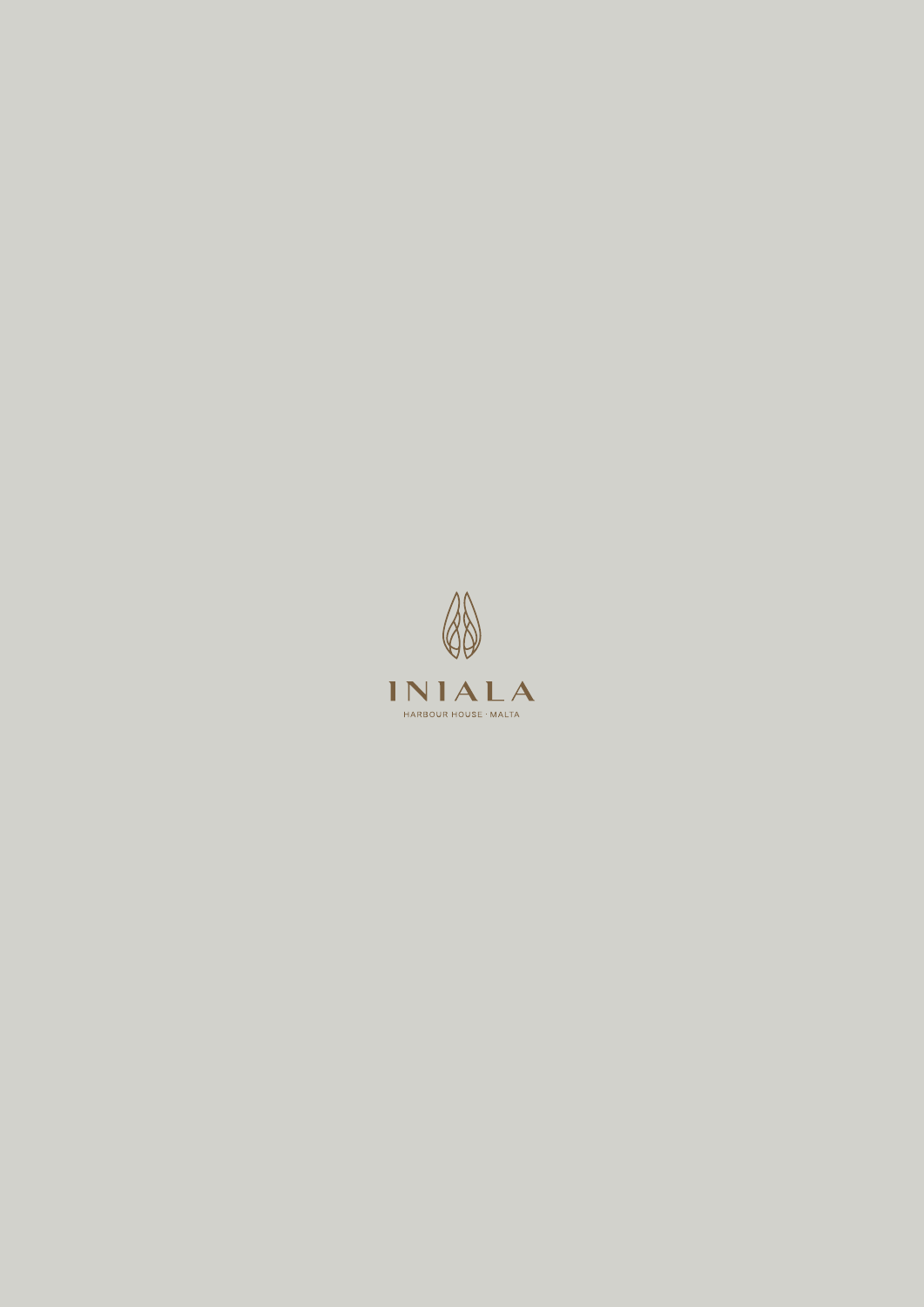

# The Breakfast Club at Iniala

Orange Juice 6,-

Grapefruit  $6 -$ 

Cucumber, Celery, Apple, Spinach and Ginger 7,-

> **Coffee** 4,5

Tettiera Tea 5,-

Aqua Panna / San Pellegrino 5,5

Croissant 4,-

Pain au Chocolat 5,-

 Loch Fyne Smoked Salmon 8,-

> Paris Ham 5,-

Parma Ham 8,-

Daily Selection of Cheeses

8,-



Contains Nuts Vegetarian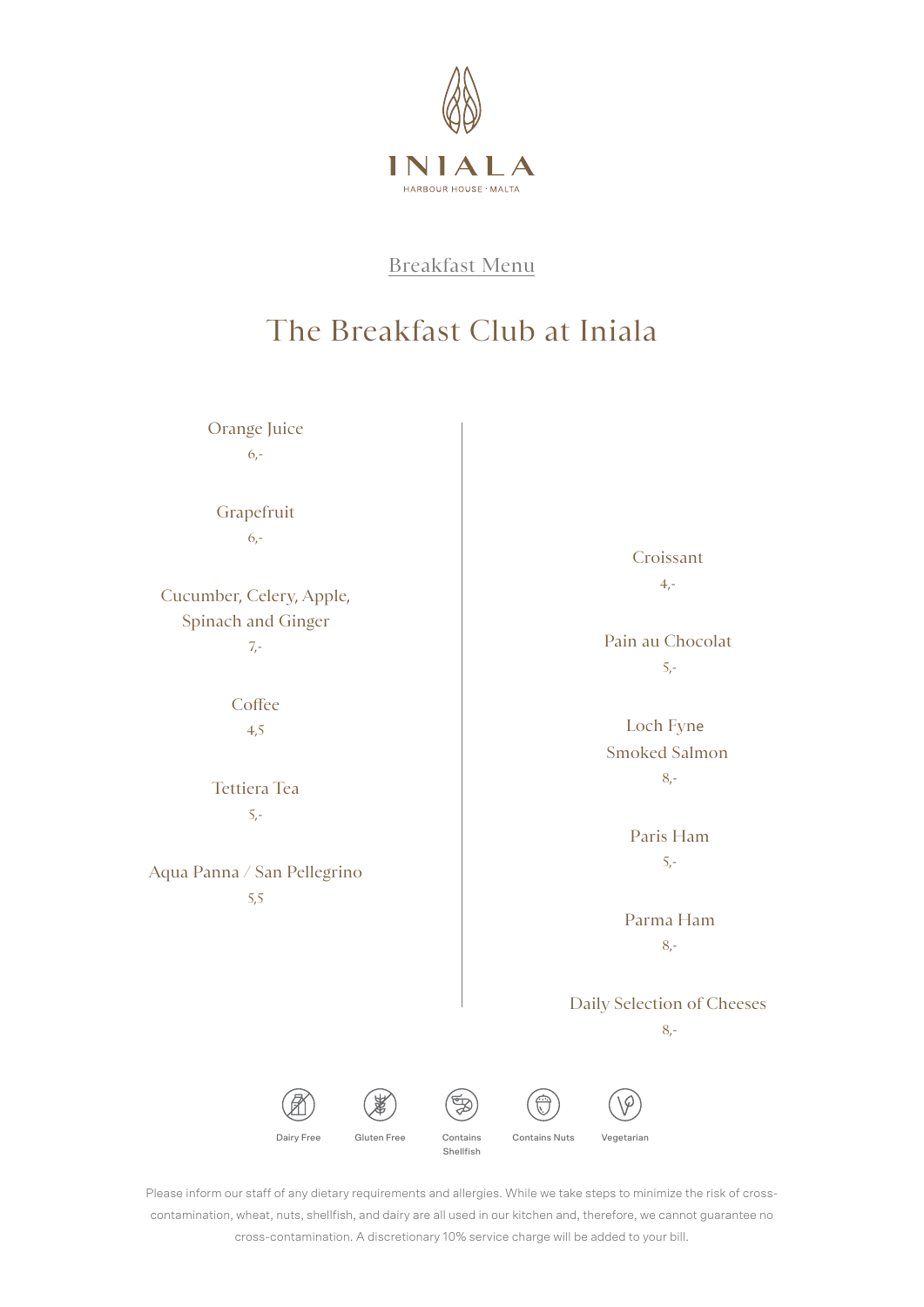

### Barley & Oat Porridge

Barley & oat porridge with seasonal condiment

8,-

#### Granola

Granola, Greek yoghurt & berry compote

9,-

#### Fruit Salad

Seasonal fruits, Citrus vinaigrette & mint

10,-

#### Seasonal Berries

Mixed organic, seasonal European berries

### 9,-

#### Buttermilk Pancakes

Buttermilk pancakes, berry sauce & whipped cream

14,-

#### Syrniki<sup>®</sup>

Russian pancake with sour cream and blueberry jam

#### 15,-









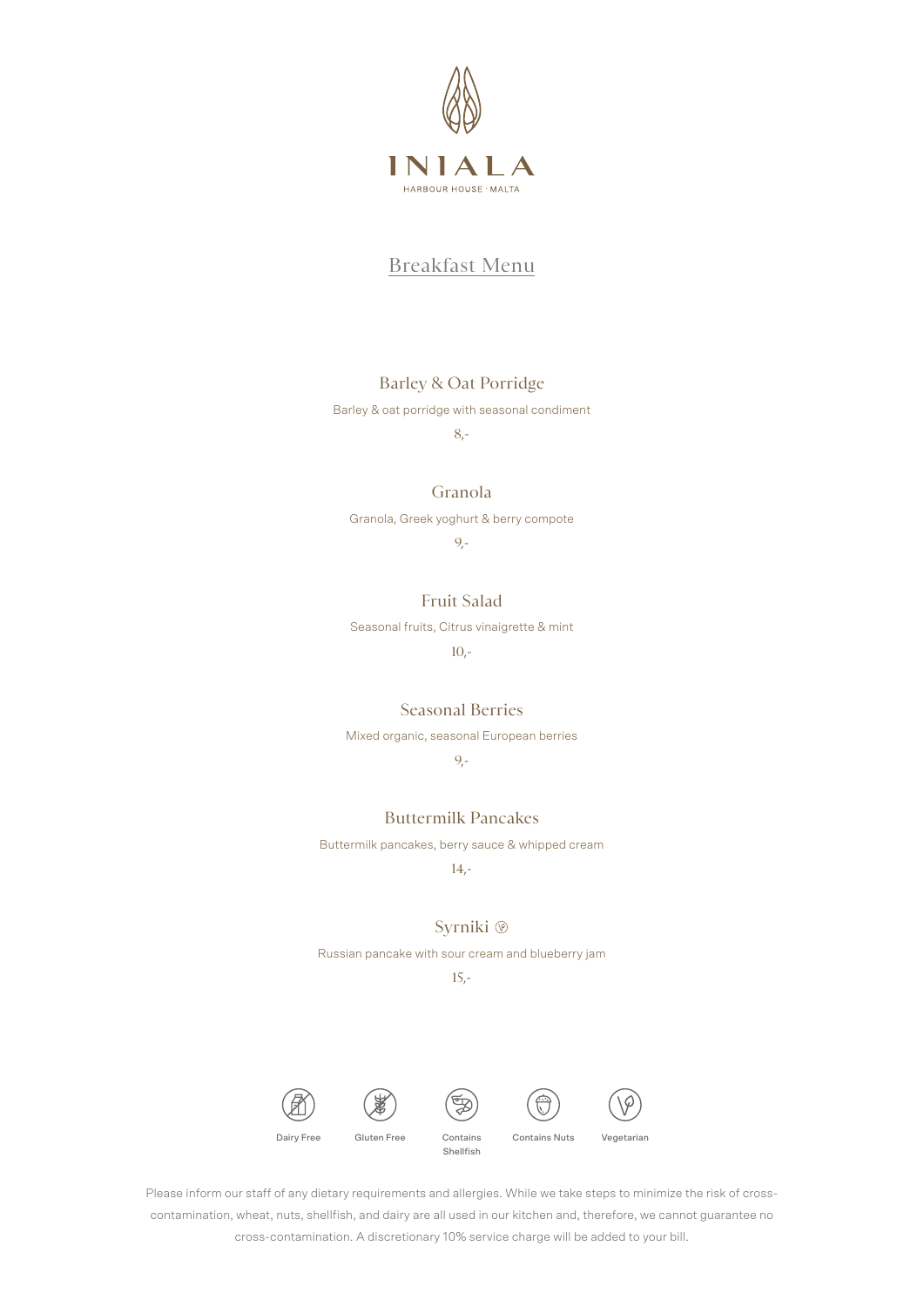

#### Eggs Benedict

Poached eggs with smoked Paris ham, hollandaise, on sourdough English muffin 16,-

#### Eggs Florentine

Poached eggs with spinach, hollandaise, on sourdough English muffin 18,-

Eggs Royale Poached eggs with Loch fyn smoked salmon, hollandaise, on

> sourdough English muffin 18,-

#### Smoked Salmon & Scrambled Eggs

Loch fyne smoked salmon & organic scrambled eggs 18,-

Black Truffle Scrambled Eggs

Toasted sourdough, Parma Ham 45,-

Omelette to Your Liking  $\circledast$ 

Two-egg omelette cooked to your liking with any of the following: Comté cheese, mushroom, Paris ham, spinach or tomato

15,-

Huevos Rancheros Fried egg, salsa and tortilla 15,-

Avocado Toast ® ®

Toasted sourdough, sliced avocado and sesame seeds 18,-

Shakshuka @ ® ®

Egg cooked in a spiced tomato fondue with char-grilled peppers, mint, coriander, sumac and chives

18,-









Contains Nuts Vegetarian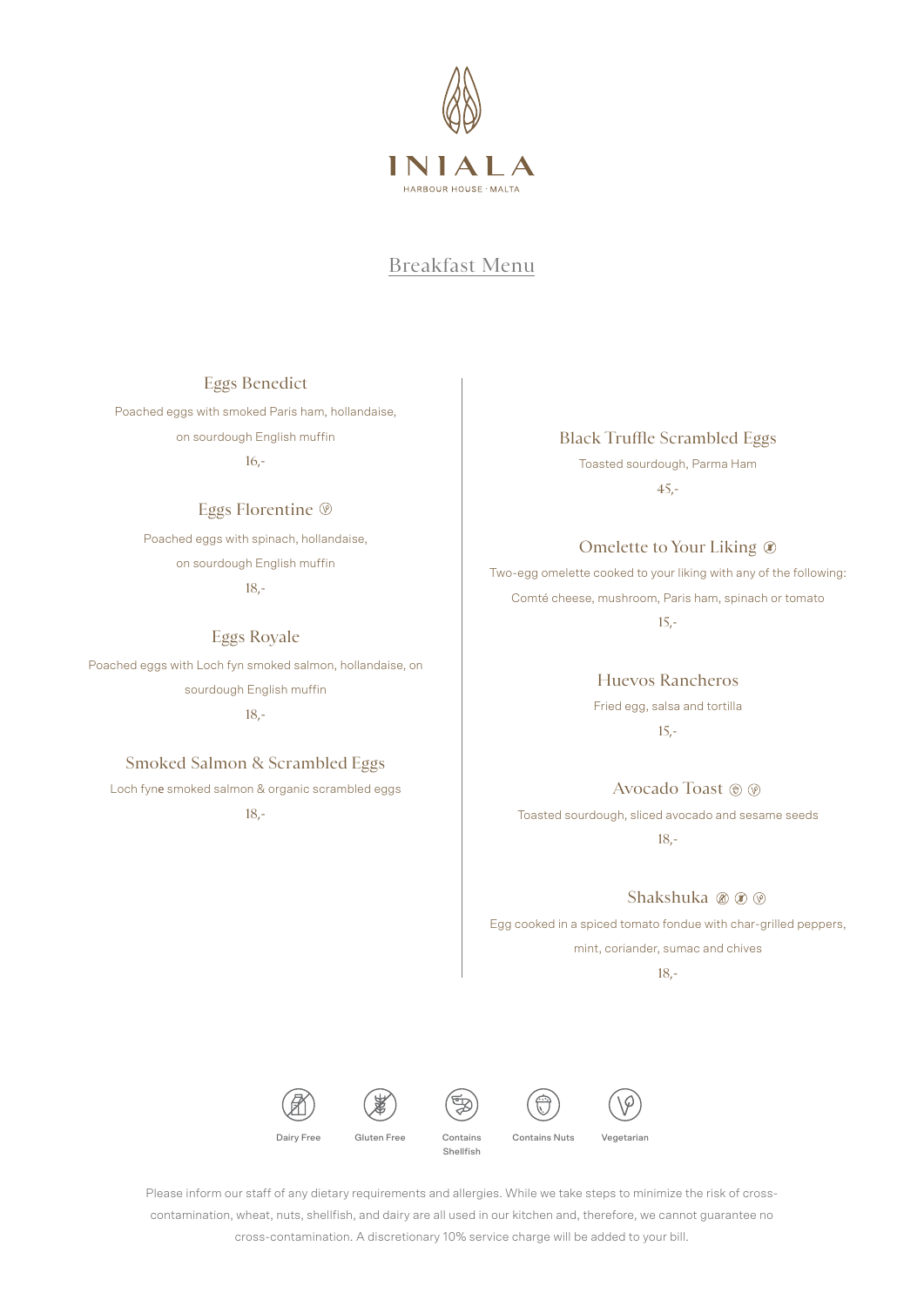

#### Smoked Salmon Croque Madame

Loch fyne smoked salmon, chive crème cru, caviar

58,-

## Nasi Goreng with Chicken Skewer and Peanut Sauce

Indonesian style fried rice, fried egg and chicken satay with peanut sauce

15,-

#### Full Brexit

Veal sausages, smoked bacon, black pudding, mushroom, hash brown, baked beans, half tomato, two eggs of your choice 24,-

## The Iniala Vegetarian Breakfast Plate ® ®

Vegetarian sausages, grilled halloumi, half avocado, mushrooms, hash brown, baked beans, half tomato two eggs of your choice 20,-

## The Iniala Vegan Breakfast Plate  $\mathcal{D} \oplus \mathcal{D}$

Vegan sausages, vegan halloumi, avocado, mushroom, hash brown, baked beans, tomato, spinach

20,-







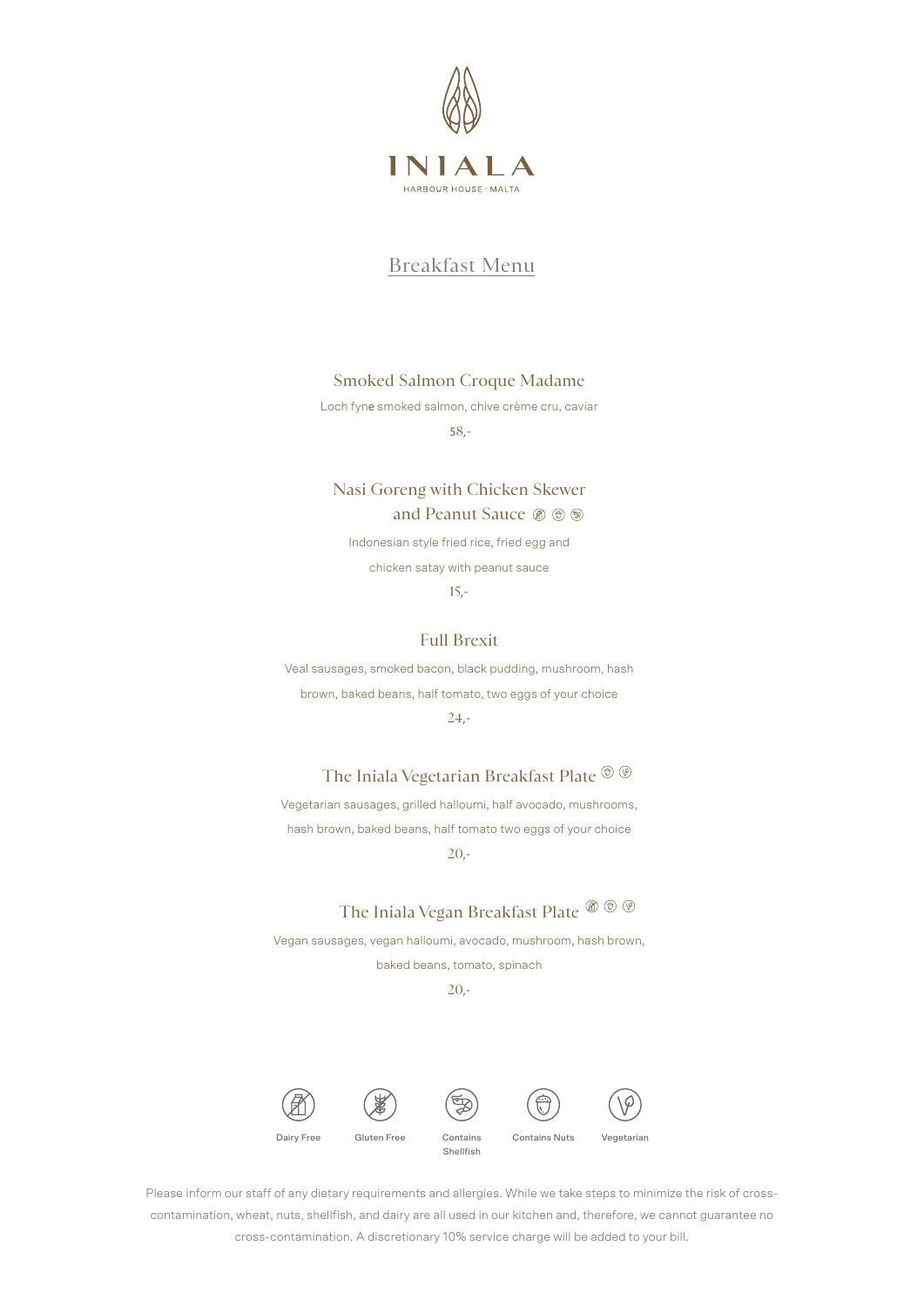

## Breakfast Set 35,-

Hot Drink & Fresh Juice

Pastries & Sourdough

Jams, Honey & Butter

Granola, Greek Yoghurt & Berry Compote

Omelette with Choice of Toppings

Cold Cuts

## Champagne Breakfast 48,-

Glass of Champagne

Hot Drink & Fresh Juice

Pastries & Sourdough

Jams, Honey & Butter

Granola, Greek Yoghurt & Berry Compote

Smoked Salmon & Eggs to Your Liking

Selection of Mature Cheese

Syrniki